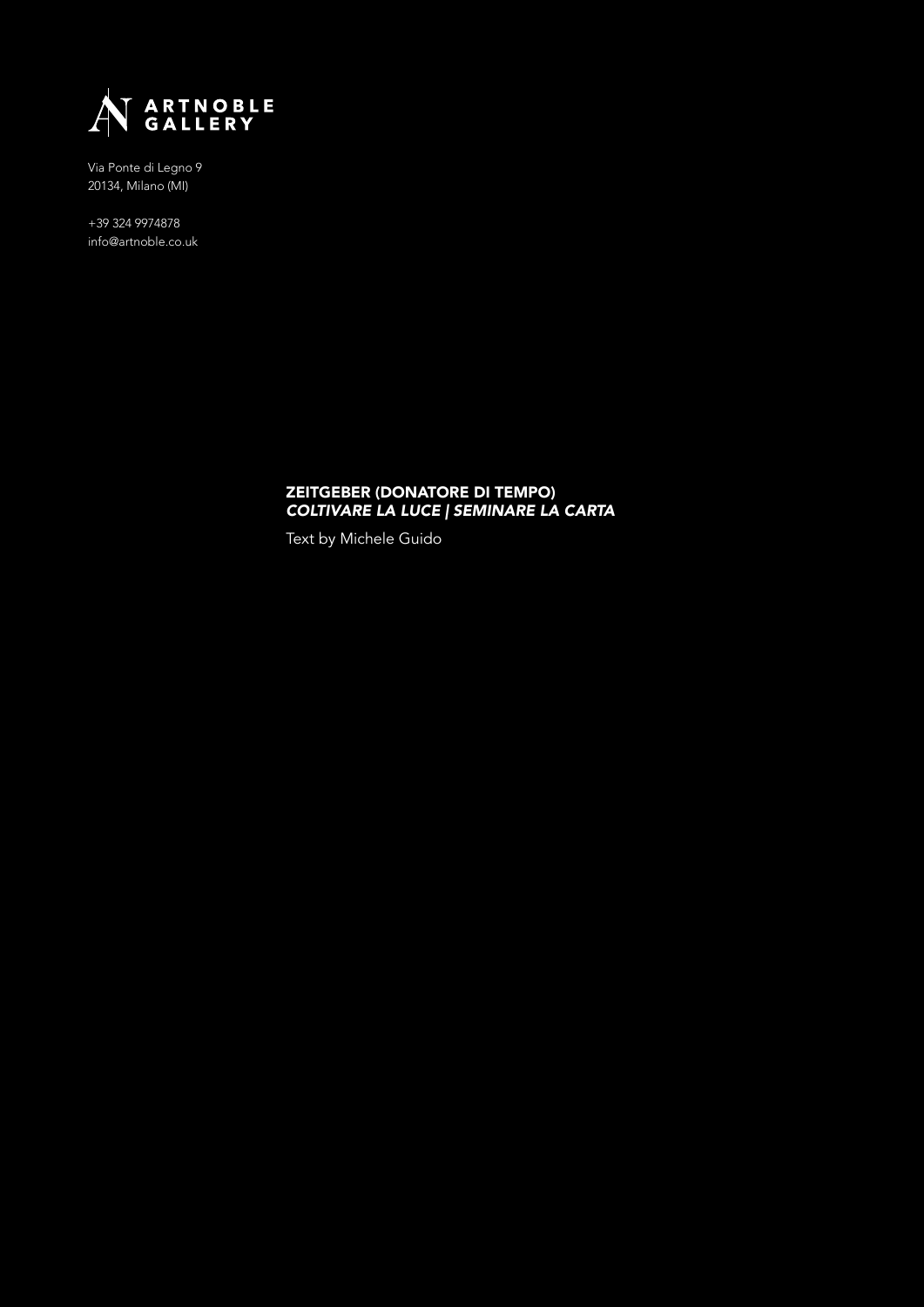

+39 324 9974878 info@artnoble.co.uk

## COLTIVARE LA LUCE | SEMINARE LA CARTA

Text by Michele Guido for the group exhibition *Zeitgeber (donatore di tempo)*

The sun is our clock by excellence: apart from helping regulate biological rhythms, it is only through the projection of its light, mainly due to its shadows, that we have been able to mechanically scan and organise our time. Tracing seasonal rhythms, marking the positions of our great star in relation to us. The same sun that before the Copernican revolution was a point that, like so many others, revolved around us, motionless like plants, sessile, at the centre of the universe, in our finite space. But in motion, in search of light, where food, energy, life, is nothing but a matter of light.

Ever since the centre of the solar system has been fixed elsewhere in respect to our planet, at a fixed point in cosmic space, in the sun, the whole universe started moving. Earth has moved, and at the same time humans, plants, human history and the history of nature have also moved. We began to discover other humans, other cultures, other plants, both in the West and in the East, also moving that other fixed point in history which was the Mediterranean. Because, to give you an example, what we call 'Mediterranean flora' is not all native flora. Quite the contrary: it is allochthonous plants, exported from all over the world and relocated in those temperate areas with Mediterranean climate, plants that have managed to become spontaneous much better than we have been able to do. In retrospect, the Mediterranean flora is as such. Like a planetarium, which collects, orders and positions stars and planets in an overall view, a galaxy or the infinite universe, these spaces are the result of the projections of hundreds of worlds in a single place.

Of course, a plant is more or less that same plant anywhere on the planet and in the universe. But what is important is that human cultures were created around plants. Knowing this, we can easily say that the history of nature and the history of man coincide, as well as that "The animal body is a part of the world, we are made of the world, we are made of stardust, we are made of the body of which all things in the world are made and we are the evolution of the very first cell to appear on the planet" 1.

"We are made of the world" and at the same time "we have the world" because we began to represent the world through the sign, and only thanks to this could we think as "the production of thought that is generated by the invention of a new form" placing it "at the origin of new work" <sup>2</sup>. In the beginning was the image: <sup>3</sup> from the Caves of Lascaux to Trajan's Column, from the Sumerian tablets to the papyri, from the Divine Comedy to the audiobook. Thus a formal visual language and a verbal sound language were created.

It is in this sense that it can be said with Klee that "the artist is man, he himself is nature, a fragment of nature in the domain of nature"<sup>4</sup>.

And it is through this capacity for representation, the use of signs that is internal to nature itself, that language and image not only produce, but reproduce the world, producing history and memory, and therefore knowledge. But it is also true that there are different kinds of knowledge, not all of which relate to history as we understand it, and indeed relate to different times. For example, a 'little knowledge is not to be compared to [a] great knowledge; neither short life to long life. How do you know that this is so? The mushroom that lives only one morning does not know the duration between morning and evening; the cicada that lives only one season does not know the succession of spring and autumn. These are examples of short lives. In the remotest antiquity there was a great cedar tree for which spring lasted eight thousand years and autumn eight thousand years. This is an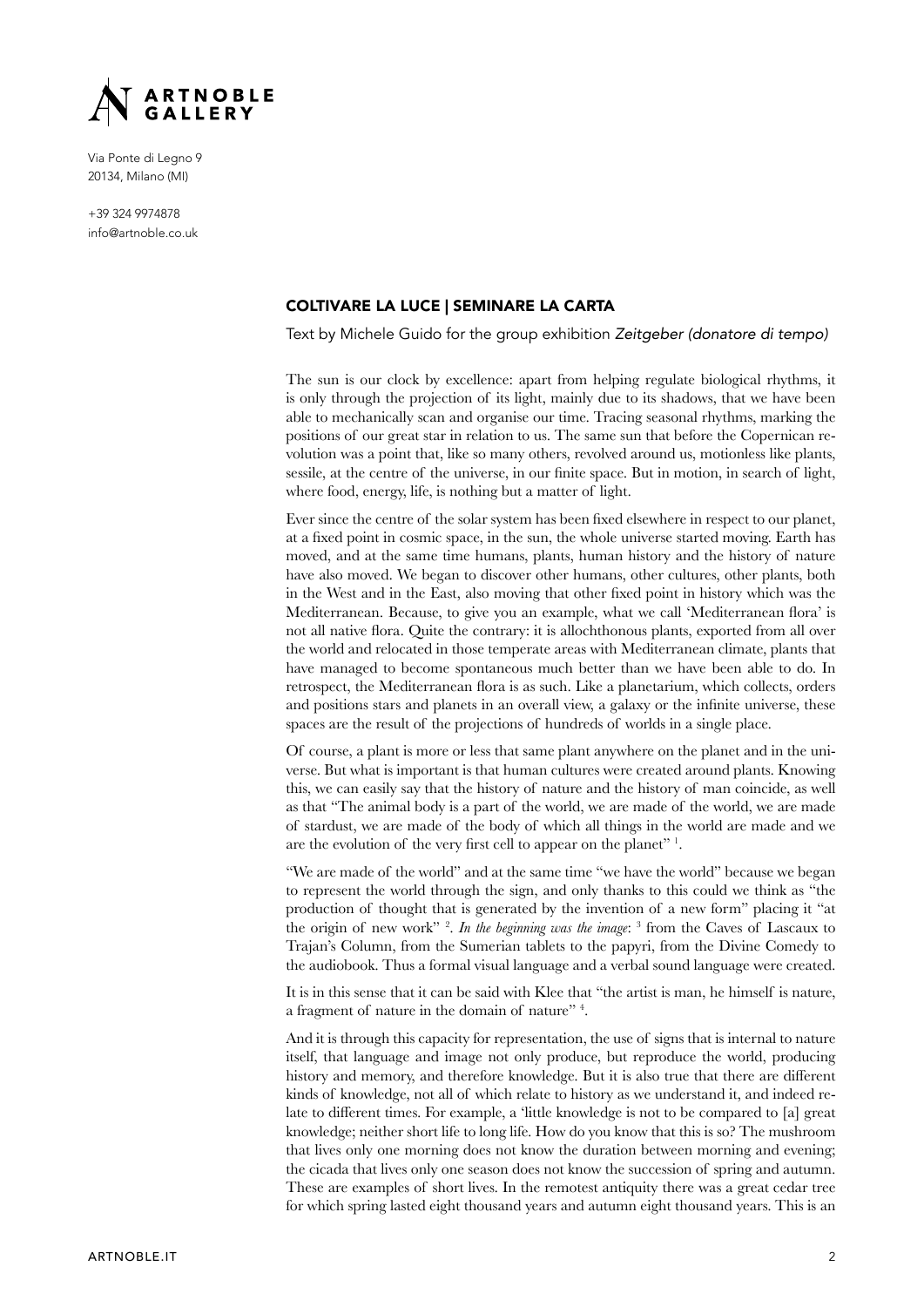

+39 324 9974878 info@artnoble.co.uk example of a long life." <sup>5</sup>

We can say that these cycles of time, though all different between them, are marked by light, the same light used today to measure planetary distances and explore infinite space-time. In the cosmos a perennial spectacle takes place, staging light, plants, breath, space, image, emptiness, word, silence. But it is light that moves the machine of the universe to trigger the process of cultivation, to sow the spaces, to sow the paper and to sow the memory, until evolution itself is set in motion.

Yes, because it is enough to think of that luminous process that, thanks to plants, creates in us that performance that is respiration and that binds us symbiotically to plants. The same biorhythm governed by day and night, by the sun that exposes and casts its shadow on Earth, activates both plants fed by the sun and diurnal animals, predators, and also plants able to live with scarce light sources and animals that prey at night. We feed on light, on the life-light of others, and follow the rhythm of time inscribed in light, the constraint between day and night.

It was only when homo sapiens realised that he could cultivate or breed that everything changed, making domestication one of the most important turning points in the history of mankind.<sup>6</sup> With the cultivation of plants, architecture also became more stable and lasting, culminating in cities. There is a suggestion that relates precisely to the "ideal city" of the Renaissance, where the natural, wild space is completely replaced and humanised by an infinite stone pavement: this is the apex of the control of space, of the domestication of the other.

In any case, the relationship between man and nature remains the puzzle of all contemporary times, especially today, faced with a vertiginous population growth that is not homogeneous on the planet and global warming.

Agriculture creates a symbiosis between animal and plant species in a 'natural habitat' that has to be 'controlled and supported by humans through cultivation', making it difficult for many domesticated species to live independently, autonomously: it is a "link between us and the plant world [which] is testified to mythically by the endless metamorphoses of human beings into flowers or plants [...] or by the miraculous fertilisations of women or nymphs who swallow a seed or a fruit or a flower to obtain fertility, to generate another being, such as the myth of Attis whose mother was fertilised by a pomegranate".<sup>7</sup>

Thus begins our journey through the "luminous rhythm" of the exhibition, with the nymph Marica, who seems to regenerate and multiply herself in order to flow over the bed of a river. We are in the Liri valley, known in the nineteenth century for its papermaking industries.8 As often was the case in the past, the town of Isola del Liri also developed along the course of the river from which it took its name, and at the top of the San Sebastiano hill a circular brick tower was built from the same earth as the place, dedicated to the nymph Marica, protector of fresh waters. The sculptures included in the exhibition are also made of earth and rest on images that tell the story of the nymph *Marica*. I am thinking of the sibyls of the *Chymica Vannus* (Amsterdam 1666) represented in the act of writing words in the ground; a significant image, which makes us reflect on that passage between the woman who fertilises the earth through the furrow of the word, and the word written on the "sheet that is the earth's surface", which consequentially becomes history. Culture can be sown in the furrow of the word; each seed is a vegetable organ that in the process of agricultural production is at two opposite ends, it is both the starting point as well as the end point.

And the nymphs made of earth that Giulia Mangoni proposes seem to be moulded by the waters from which they emerge, like a fertile procession. Like the sap that Apollo, through the touch of his hand, felt flowing under Daphne's bark: "From fleeing running water, like molten lead, it becomes a plant, or rather air, since every tree with a vast foliage is a symbol of air".<sup>9</sup> The link between the nymphs and the vegetable kingdom is very strong: the incense plant in Greek mythology is said to have been born from a nymph, the lime tree is said to have been born from Filira's metamorphosis, etc, etc.

Before entering Simon Nicasz-Dean's "rows", we find Giovanni Chiamenti's *Ninphacea Cholorotica*, a work inspired by the water lily, which the Greeks also believed to be a nymph transformed into a plant. It is installed in the peripheral part of the gallery, in secrecy and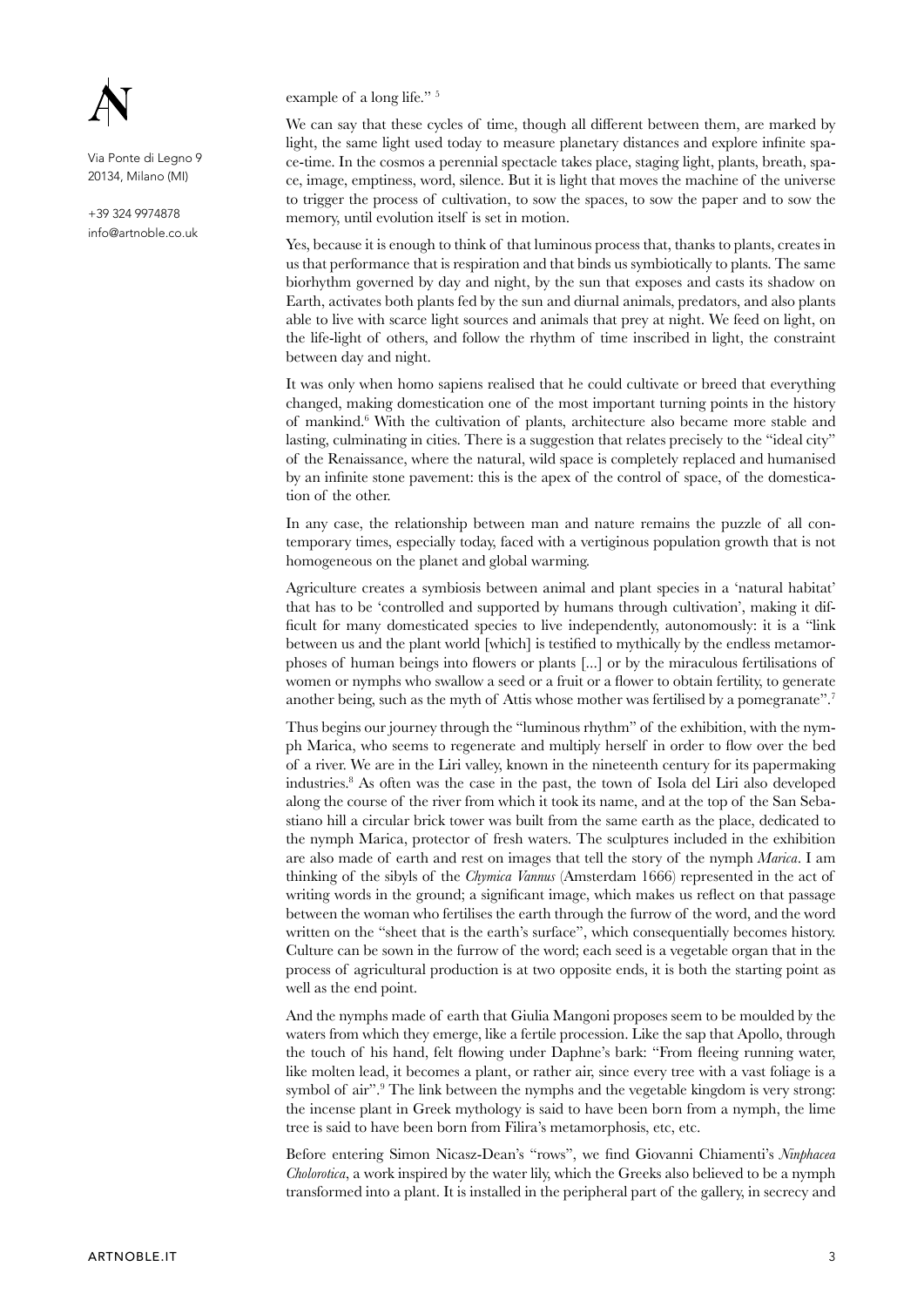

+39 324 9974878 info@artnoble.co.uk shyness, as symbolised by its origin in the language of flowers. Here, too, we are moving around the Greek myth, but in this case the colour of the raku and its form lead us to discover other worlds that are less connected to light and precisely because of the chastity of its flower, but above all because of the relationship between form and content that is so dear to Giovanni.

In his last exhibitions, in fact, he had touched on concepts of sacredness and ritual, reflecting "on the loss of the sacred vision of nature "10 by creating "a series of clay models with clear references to sacred architecture".<sup>11</sup> This time, Chiamenti does not offer us "a hymn to the sacredness of nature" - as he had also done in spazioSERRA with the "ceremony of the mysteries", the octagonal-based environment that in Christian architecture symbolises the eighth day, that of eternity - rather a simple leaf tied to the Cholorotic water lily rather than a temple dedicated to it, a leaf that refers to the curious processes of *Elysia Chlorotica*: a water snail that not only has the shape of a leaf, but also feeds on light. An animal that, by feeding on chloroplasts, is also able to activate a process of photosynthesis, imitating that substantial characteristic that distinguishes the plant kingdom.

The forms of camouflaging in nature are diverse and very interesting, and although they are also shared by plants - such as that ivy that changes the shape of its leaves according to the tree it climbs - it is a process that is more common in the animal kingdom, where it is accentuated thanks to the relationship between prey and predator, a subject that we will also see develop in the course of the exhibition.

Giovanni's installation occupies the external space of the gallery, transforming it into a sort of greenhouse/lemon house, where we find various ceramics with shapes originating from an imaginary world that starts with the pokemon Oddish and reaches as far as the Vegetable Lamb of Tartary. Sculptures that, having an empty interior, assume both the role of vectors for the liquid flows coming from the brass tubes and the role of containers. They look like large tubers from which, ideally, the earth around them has been removed to reveal forms of a strange organism halfway between the vegetable and animal kingdoms. It reminds me of Giuseppe Fiorelli, who poured plaster into the lava voids and brought to light the shapes and forms of bodies from 2000 years ago. So Giovanni, between fullness and emptiness, extirpates his sculptures from the earth.

As in *Chimera*, we often find synthetic materials in Giovanni Chiamenti's work. At first we think we are looking at a technical sculpture, entirely shaped by numerically controlled machines. But if we look carefully at the two 'roots' that act as a support, we immediately realise that they are hand-crafted with the intention of imitating on the one hand that system of mechanical stratigraphy, and on the other the dendrochronology given by their circles. Similarly, even the plexiglass plate seems to reproduce a sort of scientific mapping, but it is instead an image of a pond taken in Salinas Grandes (Argentina) and processed by a program capable of transforming two-dimensional images into three-dimensional ones, without using real volumetry but chromatic intensity, so that the numerically controlled machine engaged in excavating the plate finds itself using data that do not correspond to the real mapping of the lake, playing with the assumptions of technical validity.

From Giulia Mangoni and Giovanni Chiamenti's verticality we move on to the horizontal line of Simon Nicasz-Dean, who cultivates the paper as if it were a plain of earth. Clods of colour, images and memories of a space involving domestic interiors and apocalyptic exteriors emerge from the furrows traced on the paper. These parallel and regular grooves generate different worlds, like leaves that have the same internal structure and a varied external shape.

They are monotypes made from glass plates that in some cases are charged with intensity and in others the same matrix is used to 'impress' several sheets; by doing so, black yields to white, but the image takes on a dark vision and we should imagine it as coming from a negative film that has received little light. The action that generates the monotype, the adhesion of the sheet to the glass matrix, to make it capture the necessary ink, imprints on each page a 'geological' stratigraphy, involving both the personal history, familial, and that of the material. An idea that reflects "on the flow of waste and ruins that are constantly absorbed by the soil, a perpetual source emanating from the earth; not only the stones of the ruins, but also the fresh flows of raw material". We imagine the soil as an immense sieve that absorbs parts of matter, carries them into the earth's core and ejects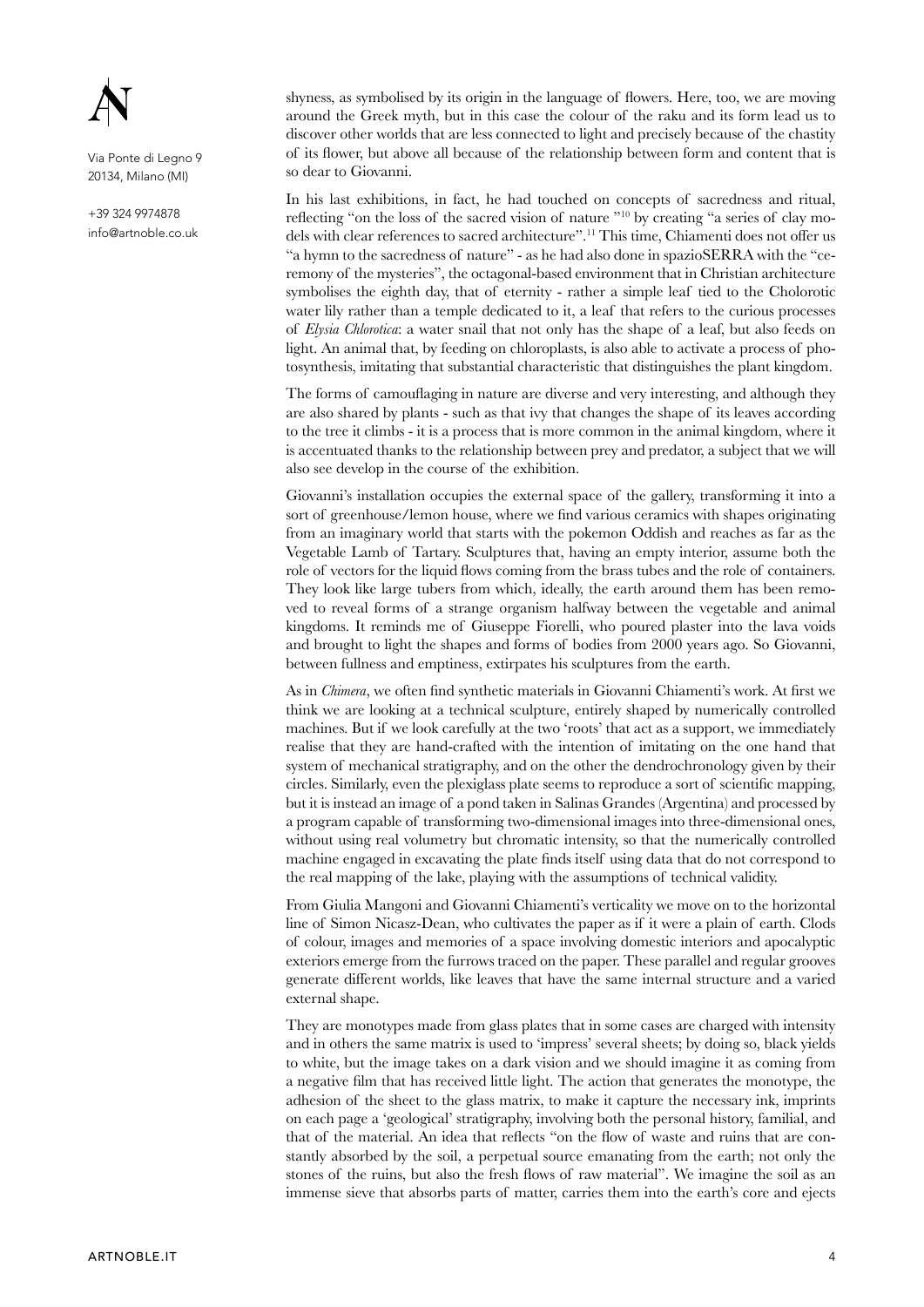+39 324 9974878 info@artnoble.co.uk them from volcanoes in the form of humus, regenerative and full of life. These 'clods' of ink that Simon cultivates on each work are both selection and transformation of matter, a metamorphic history imprinted on paper.

In a recent interview, Katherine Jones tells us that '*our eyelids close to protect our eyes from sunlight*'. From the moment we are born, our eyesight matures over time precisely because we have open eyes: we raise our eyelids to receive light, we close pour eyes - unlike other animals - to define depth, measure space and learn about it. The eyelid is therefore a threshold, an element of protection and passage, of defence against glare, and it is precisely this subtle limit which separates safety from danger that Katherine's work focuses on. The works iexhibited are the result of a series of drawings that are made to settle in the studio and then selected at the right moment, on which she then intervenes with free and fast gestures, engraving the plates with dry point tools. The process of the works takes place within a protected environment, of selection: a habitat, an artificial incubator just like that of botanical gardens, zoos, aquariums, a space that reproduces the characteristics of an environment of origin. It is also a question of survival, capacity and instinct, which the domestication of nature and living beings other than man has progressively undermined.

On the other hand, the concept of protection has also developed over time in the fruits of cultivated plants, which, unlike wild plants, do not disperse their seeds in their environment, as might be the case for example with the squirting watermelon, which creates a pneumatic pressure in its fruits, so that when it is ripe it projects its seeds into space at a speed of up to ten metres per second. The tomato, the melon, the pumpkin, are fruits that contain seeds but do not disperse them, just like the protective environments that Katherine Jones presents to us in these works on paper.

Fruit-container and space-container have developed around cultivation and human needs.

The area we are crossing, between the protective environments proposed by Katherine Jones, the spaces between domestic interior and post-apocalyptic landscape by Simon Dean, and the traps of Edoardo Manzoni, revolves precisely around this boundary: freedom-captivity, security-danger, inside-outside.

It is in that crack between the domestic and the wild that Edoardo Manzoni enters, and he does so by presenting us with traps that do not blend into the environment. They lose their function of "bait", looking more like enormous 15th-century jewels made of poor materials, the same ones used to hunt wild animals. By subtracting the idea of trap, of macabre surprise, Edoardo reflects on two aspects that are central to all his work: desire and beauty, as if to say that in order to be desired, one must first know how to distinguish oneself.

One of the works in the exhibition, *Colpo di Vento (Argo Maggiore)*, deals directly with these themes, taking up the courtship rituals, typical of sexual dimorphism, which allow the male to show off during springtime by changing their plumage with extraordinary colours and shapes. In this case, it is the Argo Major that opens its tail like a large fan, in a sort of parade to attract the female. It is like clothing for the human being: it becomes a means of communication. And this is only one example, because we could think of the gardener bird, which sets up a veritable exhibition full of colourful objects as a means of attraction, or the peregrine falcon that presents its prey as a trophy, during spectacular aerial acrobatics, in order to become the prey of the female who chooses him for life.

One can be prey and predator for different purposes: to survive by preying, and it is a question of strength, or for the continuation of the species, and then it is a question of aesthetics. And often, in both cases, the modes of violence and seduction coincide.

As Emanuele Coccia teaches us: the whole Gaia system revolves around the relationship between what is beautiful and what is desired: each female chooses through her own taste; the result is a planet that has been shaped over time by this process.

We can therefore say that if beauty is what is desired, prey and trophy are also linked to the concept of beauty!

As we continue our journey, we find *Scena 6*, also by Edoardo, on the right-hand side. An enlarged reproduction of a hunting scene - taken from the Encyclopaedia of Hunting in which we only see one of the animals in the scene: the victim or the trophy! Neither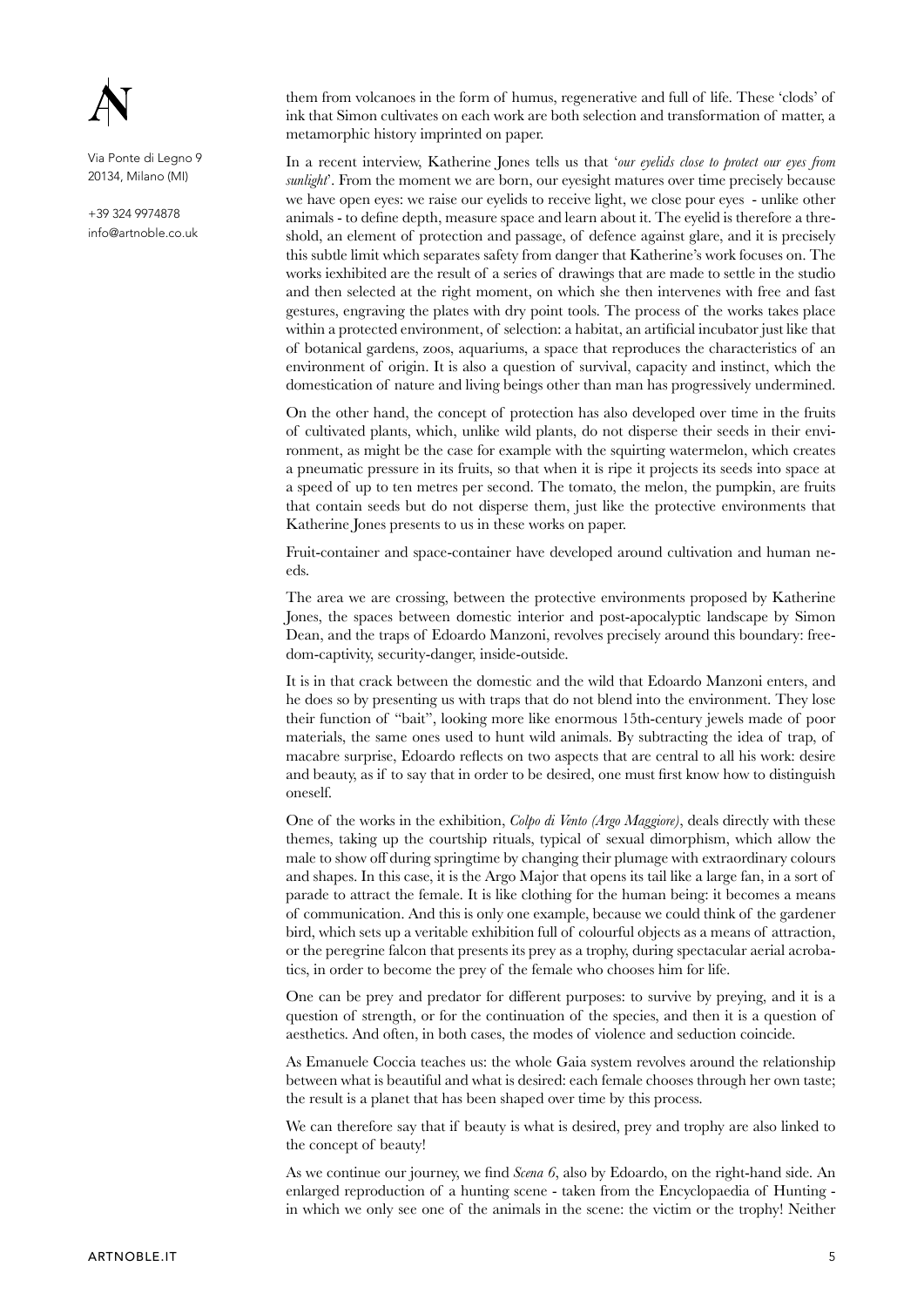+39 324 9974878 info@artnoble.co.uk man nor dog are present, the latter has been removed from the image, and we only perceive part of the silhouette. However, I would like to focus on the first work in this cycle, Scena 1, in which there is always a daytime exterior, the vegetable kingdom, the animal kingdom, the hunt is always staged, but nothing happens. The main actors are missing here, all the animals are missing! We are faced with one of those works that speak to us of subtraction, absence and desire.

Hidetoshi Nagasawa often said: "From the very beginning, I wanted to make a work of art, the most important part of which was what cannot be seen". In Piero della Francesca's Flagellation, everything is seen and nothing is known, the scene appears frozen in space/time, but it is full of enigmas. As in Pistoletto's Oggetti in meno, which "are liberations", the "objects are not there"..

Edoardo's *Scenes* lack everything that concerns the act of hunting. In *Scena 1* the dog is supposed to be the instrument to track down the prey, in *Scena 6* to bring it back, the so-called retriever dog, but all this is missing in the scenes, it is a 'staging'. Falconry is an example of this 'concert': man is on horseback with the falcon on his glove, the dog searches for prey, the falcon is released, the prey flies and the falcon works to capture it by deciding autonomously the timing of action. It is a 'concert' of animals trained by a human to achieve a goal: hunting. .

But by removing the dog, there is no more scene. The dog is the element that activates the whole engine for the hunting scene. The dog does not know how to hunt, it does not act alone as a falcon or a cat might do. The dog is the instrument animated by man; it is the mobile prosthesis that stands between prey and weapon. Being the most faithful, it lends man scent and camouflage because man has not developed them to this extent. We are still analysing two figures that do not know how to hunt!

This is why there are also escape strategies, well present in the plant kingdom which, being sessile and therefore well rooted in the ground, cannot escape and has therefore evolved to defend itself. It uses some strategies in common with the animal kingdom such as the "honest signal", a way of showing predators that it has strong energy charges. An example of this would be the gazelle, which at the sight of the lion does not flee, but starts jumping as high as it can to show its individual strength compared to the rest of the group. Deciduous plants change the colour of their leaves in autumn to differentiate themselves from other trees, thus showing their superiority to the insects that might attack them at one of the most delicate times of the year.

But man without tecnicity is alone in the face of prey and is forced to flee for his life, when he succeeds. From predator he becomes prey, as Val Plumwood explains, who, attacked and wounded by a crocodile, reflects for the rest of his life on how man, who is an animal, can also be preyed upon.

Perhaps for this reason, man is only a fully-fledged hunter when he holds a weapon, and ends up behaving more like a cat, when he carries the trophy home rather than the man who had to invent the tool for survival-related hunting. In fact, today hunting is considered a sport. I would say an adult child 'playing' with firearms; Fleur Jaeggy would have called it 'a vice'! In The Finger in the Mouth, he tells us that all the habits one had as a child turn into vices in adulthood..

Finally, Silvia Mariotti's work seems to be a shadow cast by the lights of the planet-exhibition because it contains everything: natural and artificial, domestic and wild, myth and history, before and after, twilight and dawn, body and air.

"When, in addition to the figure, I can trace the atmosphere in which it is immersed, the colour that animates it, the perspective that supports it, the feeling that makes it beat, then I will make casts, as so many have done for years..." This is what Medardo Rosso answered when asked: "Why not simply trace?".

In *Volume Notturno* "the atmosphere seems to magnify the bodies that lose light" or perhaps those that will gain light? That atmosphere in which we are immersed inside and outside our bodies here takes on volume, acquires gravity, is brought down to earth and becomes a finite point around which the viewer revolves, as if it were a satellite within a spiral galaxy. Much of what is present in our solar system develops in the shape of the spiral, the plants themselves are contained in it in their vertical growth, phyllotaxis, etc.; most